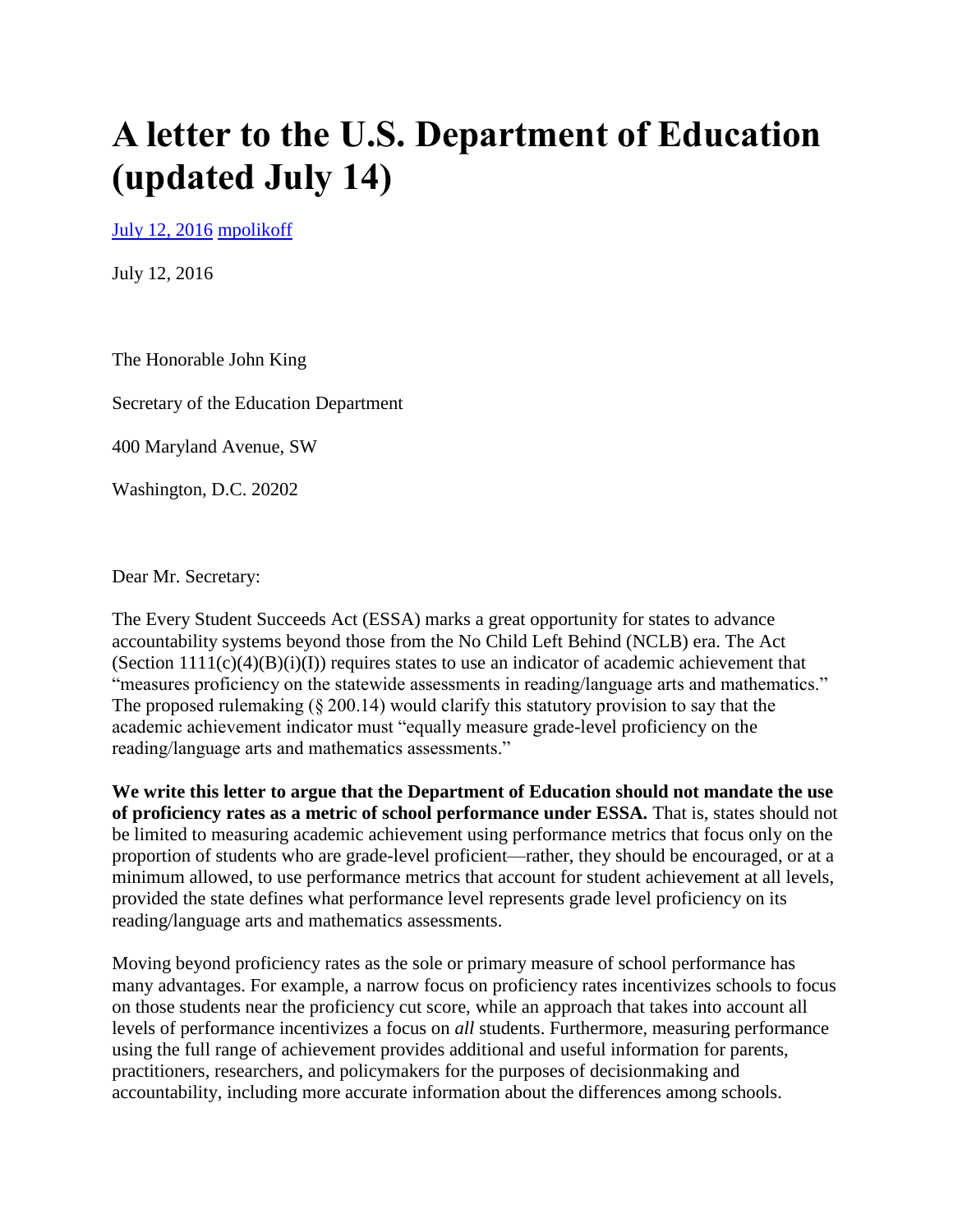Reporting performance in terms of the percentage above proficient is problematic in several important ways. Percent proficient:

- 1. Incentivizes schools to focus only on students around the proficiency cutoff rather than all students in a school (Booher-Jennings, 2005; Neal & Schanzenbach, 2010). This can divert resources from students who are at lower or higher points in the achievement distribution, some of whom may need as much or more support than students just around the proficiency cut score (Schwartz, Hamilton, Stecher, & Steele, 2011). This has been shown to influence which students in a state benefit (i.e., experience gains in their academic achievement) from accountability regulations (Neal & Schanzenbach, 2010).
- 2. Encourages teachers to focus on bringing students to a minimum level of proficiency rather than continuing to advance student learning to higher levels of performance beyond proficiency.
- 3. Is not a reliable measure of school performance. For example, percent proficient is an inappropriate measure of progress over time because changes in proficiency rates are unstable and measured with error (Ho, 2008; Linn, 2003; Kane & Staiger, 2002). The percent proficient is also dependent upon the state-determined cut score for proficiency on annual assessments (Ho, 2008), which varies from state to state and over time. Percent proficient further depends on details of the testing program that shouldn't matter, such as the composition of the items on the state test or the type of method used to set performance standards. These problems are compounded in small schools or in subgroups that are small in size.
- 4. Is a very poor measure of performance gaps between subgroups, because percent proficient will be affected by how a proficiency cut score on the state assessments is chosen (Ho, 2008; Holland, 2002). Indeed, prior research suggests that using percent proficient can even *reverse the sign* of changes in achievement gaps over time relative to if a more accurate method is used (Linn, 2007).
- 5. Penalizes schools that serve larger proportions of low-achieving students (Kober & Riddle, 2012) as schools are not given credit for improvements in performance other than the move to proficiency from not-proficient.

We suggest two practices for measuring achievement that lessen or avoid these problems. Importantly, some of these practices were utilized by states in ESEA Flexibility Waivers and are improvements to NCLB practices (Polikoff, McEachin, Wrabel, & Duque, 2014).

## **Average Scale Scores**

The best approach for measuring student achievement levels for accountability purposes under ESSA is to use average scale scores. Rather than presenting performance as the proportion of students who have met the minimum-proficiency cut score, states could present the average (mean) score of students within the school and the average performance of each subgroup of students. If the Department believes percent proficient is also important for reporting purposes, these values could be reported alongside the average scale scores.

The use of mean scores places the focus on improving the academic achievement of *all* students within a school and not just those whose performance is around the state proficiency cut score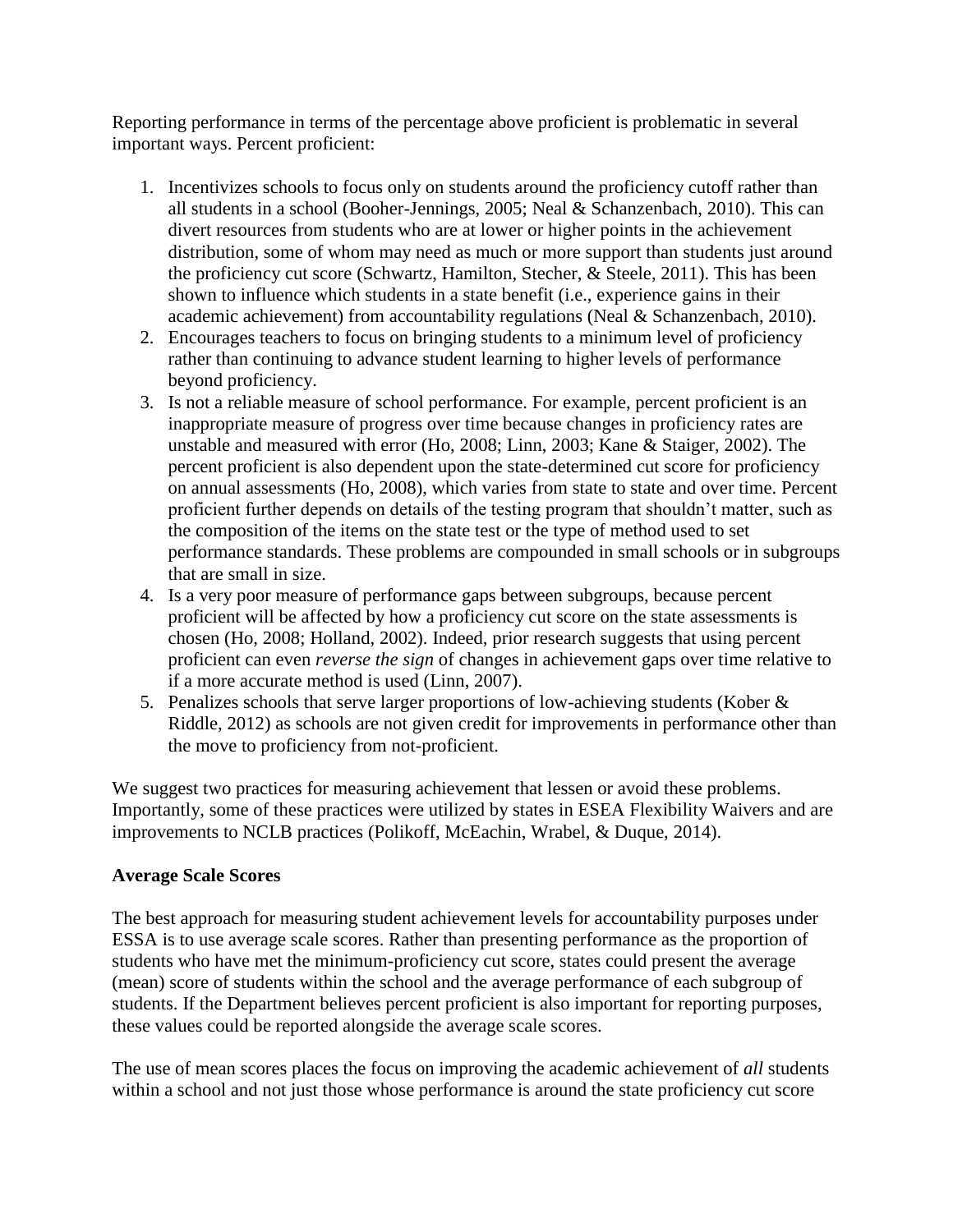(Center for Education Policy, 2011). Such a practice also increases the amount of variation in school performance measures each year, providing for improved differentiation between schools that may have otherwise similar proficiency rates. In fact Ho (2008) argues if a single rating is going to be used for reporting on performance, it should be a measure of the average performance because such measures incorporate the value of every score (student) into the calculation and the average can be used for more advanced analyses. The measurement of gaps between key demographic groups of students, a key goal of the ESSA law, is dramatically improved with the use of average scores rather than the proportion of proficient students (Holland, 2002; Linn, 2007).

## **Proficiency Indexes**

If average scale scores cannot be used, a weaker alternative that is still superior to percent proficient would be to allow states to use proficiency indexes. Schools under this policy would be allocated points based on multiple levels of performance. For example, a state could identify four levels of performance on annual assessments: Well Below Proficient, Below Proficient, Proficient, and Advanced Proficient. Schools receive no credit for students Well Below Proficient, partial credit for students who are Below Proficient, full credit for students reaching Proficiency, and additional credit for students reaching Advanced Proficiency. Here we present an example using School A and School B.

Proficiency Index Example

|                                 | School A                        |                                                                 |                        | School B                                                               |                                  |                        |
|---------------------------------|---------------------------------|-----------------------------------------------------------------|------------------------|------------------------------------------------------------------------|----------------------------------|------------------------|
| Proficiency<br>Category         | (A)<br>Points<br>Per<br>Student | (B)<br>$#$ of<br><b>Students</b>                                | (C)<br>Index<br>Points | (A)<br>Points<br>Per<br>Student                                        | (B)<br>$#$ of<br><b>Students</b> | (C)<br>Index<br>Points |
| <b>Well Below</b><br>Proficient | 0.0                             | 27                                                              | 0.0                    | 0.0                                                                    | 18                               | 0.0                    |
| <b>Below</b><br>Proficient      | 0.5                             | 18                                                              | 9.0                    | 0.5                                                                    | 27                               | 13.5                   |
| Proficient                      | 1.0                             | 33                                                              | 33.0                   | 1.0                                                                    | 26                               | 26.0                   |
| Advanced<br>Proficient          | 1.5                             | 22                                                              | 33.0                   | 1.5                                                                    | 29                               | 43.5                   |
| Total                           |                                 | 100                                                             | 75.0                   |                                                                        | 100                              | 83.0                   |
|                                 |                                 | NCLB Proficiency Rate: 55%<br><b>ESSA</b> Proficiency Index: 75 |                        | <b>NCLB</b> Proficiency Rate: 55%<br><b>ESSA Proficiency Index: 83</b> |                                  |                        |

Under NCLB proficiency rate regulations, both School A and School B would have received a 55% proficiency rate score. Using a Proficiency Index, the performance of these schools would no longer be identical. A state would be able to *compare* the two schools while simultaneously identifying *annual meaningful differentiation* in the performance of School A from that of School B. The hypothetical case presented here is not the only way a proficiency index can be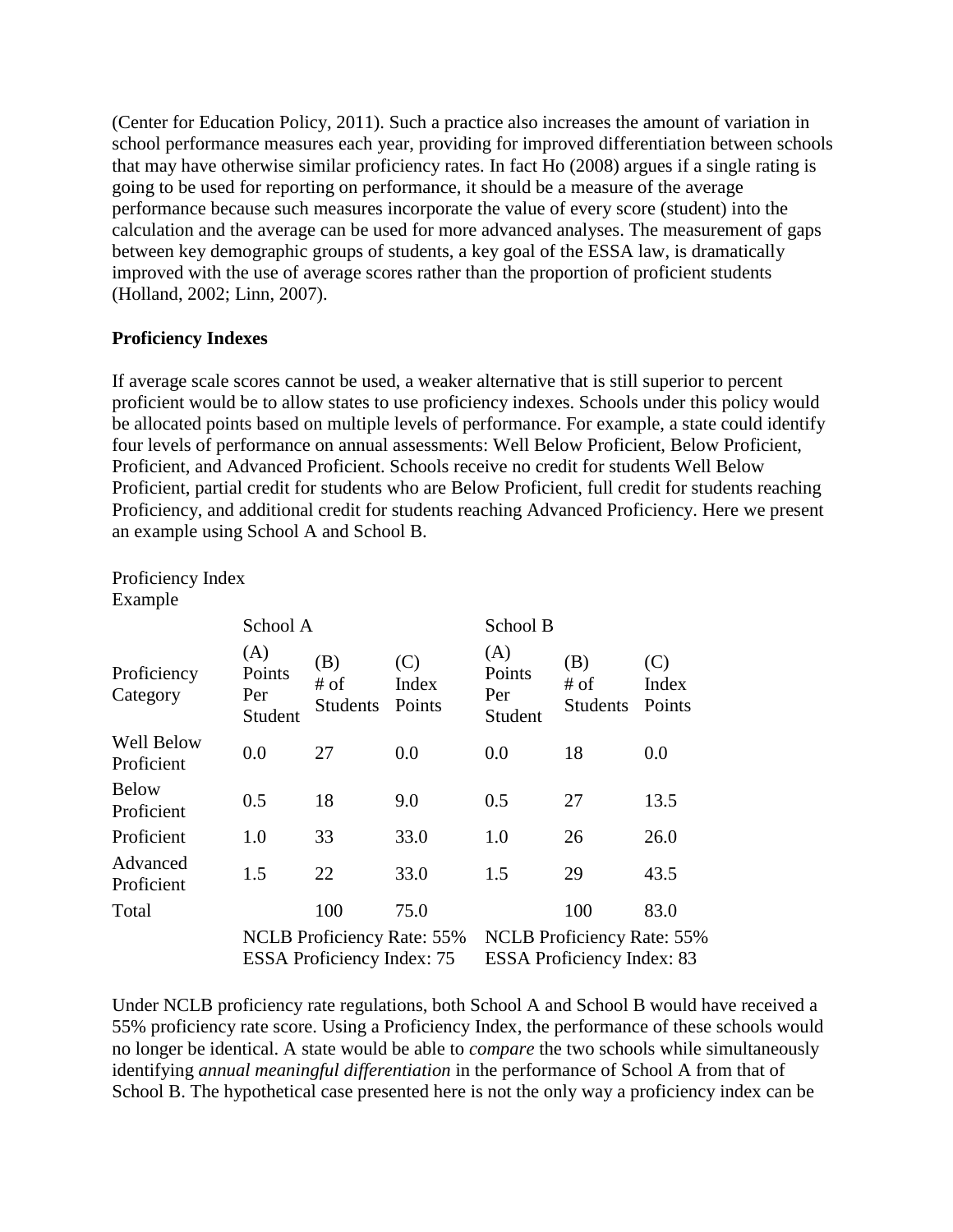used. Massachusetts is one example of a state that has used a proficiency index for the purposes of identifying low-performing schools and gaps between subgroup of students (see: ESEA Flexibility Request: Massachusetts, page 32). These indexes are understandable for practitioners, family members, and administrators while also providing additional information regarding the performance of students who are not grade-level proficient.

The benefits of using such an index, relative to using the proportion of proficient students in a school, is that it incentivizes a focus on all students, not just those around an assessment's proficiency cut score (Linn, Baker, & Betebenner, 2002). Moreover, schools with large proportions of students well-below the proficiency cut score are given credit for moving students to higher levels of performance even if still below the cut score (Linn, 2003). The use of a proficiency index or providing schools credit for students at different points in the achievement distribution improves the construct validity of the accountability measures over the NCLB proficiency rate measures (Polikoff et al., 2014). In other words, the inferences made about schools (e.g., low-performing or bottom 5%) using the proposed measures are more appropriate than those made using proficiency rates alone.

## **What We Recommend**

Given the findings cited above, we believe the Department of Education should revise its regulations to one of two positions:

- Explicitly endorsing or encouraging states to use one of the two above-mentioned approaches as an alternative to proficiency rates as the primary measure of school performance. Average scale scores is the superior method.
- Failing that, clarifying that the law is neutral about the use of proficiency rates versus one of the two above-mentioned alternatives to proficiency rates as the primary measure of school performance.

With the preponderance of evidence showing that schools and teachers respond to incentives embedded in accountability systems, we believe option 1 is the best choice. This option leaves states the authority to determine school performance how they see fit but encourages them to incorporate what we have learned through research about the most accurate and appropriate way to measure school performance levels.

## **Our Recommendation is Consistent with ESSA**

Section  $1111(c)(4)(A)$  of ESEA, as amended by ESSA, requires each state to establish longterm goals:

"(i) for all students and separately for each sub- group of students in the State—

(I) for, at a minimum, improved—

(aa) academic achievement, as measured by proficiency on the annual assessments required under subsection  $(b)(2)(B)(v)(I);$ "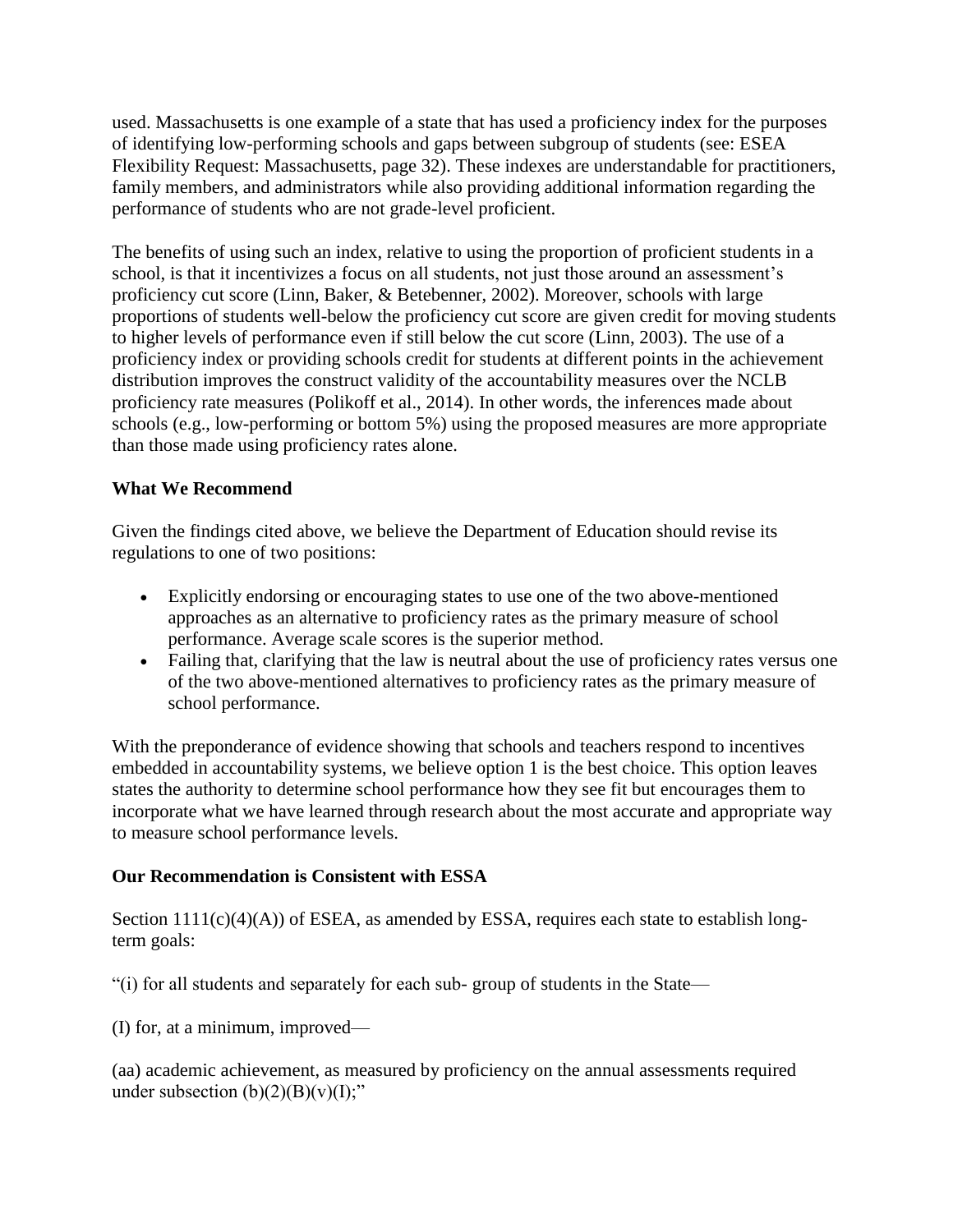And Section  $1111(c)(4)(B)$  of ESEA requires the State accountability system to have indicators that are used to differentiate all public schools in the State, including—(i) "academic achievement—(I) as measured by proficiency on the annual assessments required [under other provisions of ESSA]."

Our suggested approach is supportable under these provisions based on the following analysis. The above-quoted provisions in the law that mandate long-term goals and indictors of student achievement based on proficiency on annual assessments do not prescribe how a state specifically uses the concept of proficient performance on the state assessments. The statute does not prescribe that "proficiency" be interpreted to compel differentiation of schools based exclusively on "proficiency rates." Proficiency is commonly taken to mean "knowledge" or "skill" (Merriam Webster defines it as "advancement in knowledge or skill" or "the quality or state of being proficient", where "proficient" is defined as "well advanced in an art, occupation, or branch of knowledge"). Under either of these definitions, an aggregate performance measure such as the two options described above would clearly qualify as involving a measure of proficiency. Both of the above-mentioned options provide *more* information about the average proficiency level of a school than an aggregate proficiency rate. Moreover, they address far more effectively than proficiency rates the core purposes of ESSA, including incentivizing more effective efforts to educate all children and providing broad discretion to states in designing their accountability systems.

We would be happy to provide more information on these recommendations at your pleasure.

Sincerely,

Morgan Polikoff, Ph.D., Associate Professor of Education, USC Rossier School of Education

**Signatories** 

Educational Researchers

Alice Huguet, Ph.D., Postdoctoral Fellow, School of Education and Social Policy, Northwestern University

Andrew Ho, Ph.D., Professor of Education, Harvard Graduate School of Education

Andrew Saultz, Ph.D., Assistant Professor, Miami University (Ohio)

Andrew Schaper, Ph.D., Senior Associate, Basis Policy Research

Anna Egalite, Ph.D., Assistant Professor of Education, North Carolina State University

Arie van der Ploeg, Ph.D., retired Principal Researcher, American Institutes for Research

Cara Jackson, Ph.D., Assistant Director of Research & Evaluation, Urban Teachers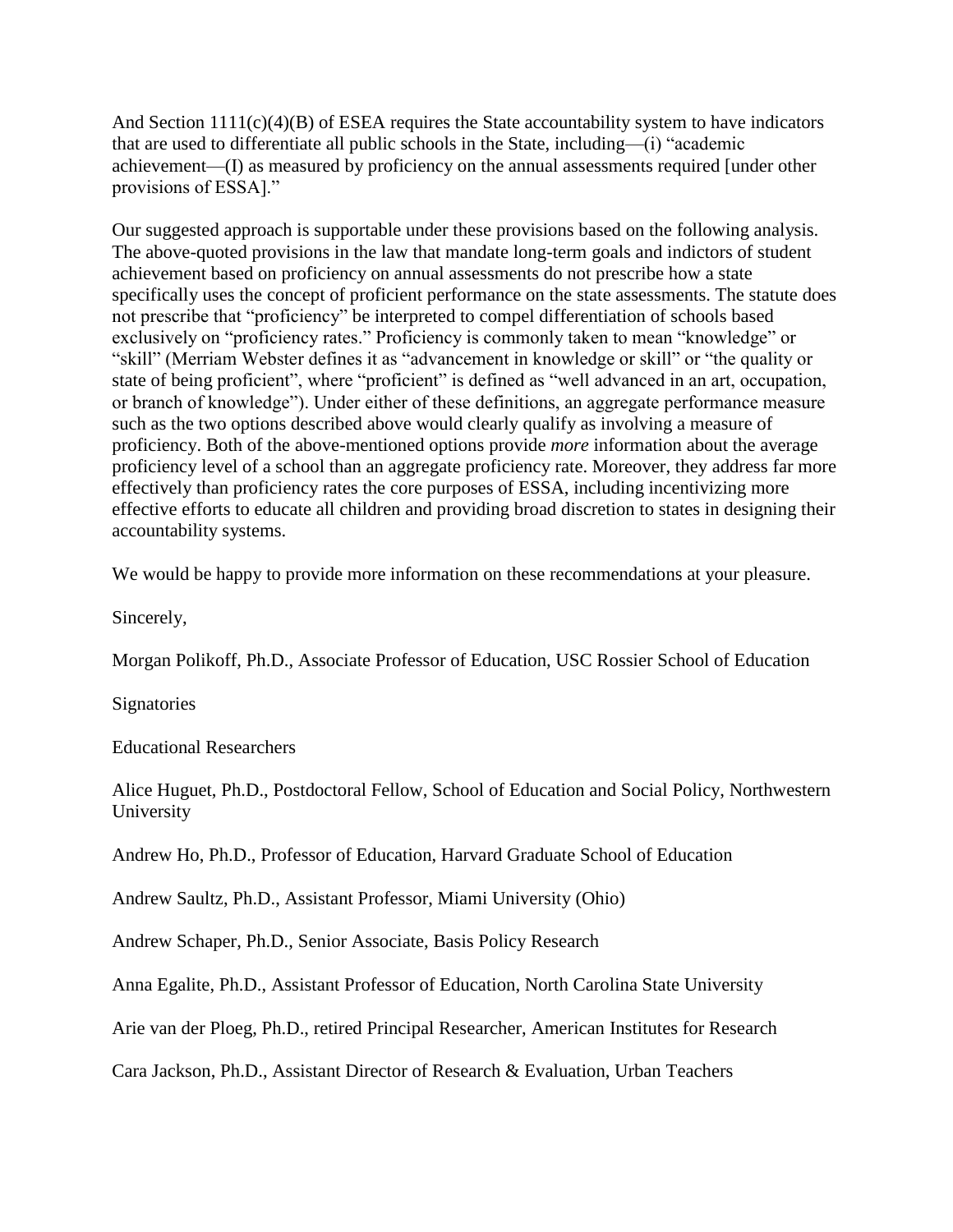Christopher A. Candelaria, Ph.D., Assistant Professor of Public Policy and Education, Vanderbilt University

Cory Koedel, Ph.D., Associate Professor of Economics and Public Policy, University of Missouri

Dan Goldhaber, Ph. D., Director, Center for Education Data & Research, University of Washington Bothell

Danielle Dennis, Ph.D., Associate Professor of Literacy Studies, University of South Florida

Daniel Koretz, Ph.D., Henry Lee Shattuck Professor of Education, Harvard Graduate School of Education

David M. Rochman, Research and Program Analyst, Moose Analytics

Edward J. Fuller, Ph.D., Associate Professor of Education Policy, The Pennsylvania State University

Eric A. Houck, Associate Professor of Educational Leadership and Policy, University of North Carolina at Chapel Hill

Eric Parsons, Ph.D., Assistant Research Professor, University of Missouri

Erin O'Hara, former Assistant Commissioner for Data & Research, Tennessee Department of Education

Ethan Hutt, Ph.D., Assistant Professor of Education, University of Maryland College Park

Eva Baker, Ed.D., Distinguished Research Professor, UCLA Graduate School of Education and Information Studies, Director, Center for Research on Evaluation, Standards, and Student Testing, Past President, American Educational Research Association

Greg Palardy, Ph.D., Associate Professor, University of California, Riverside

Heather J. Hough, Ph.D., Executive Director, CORE-PACE Research Partnership

Jason A. Grissom, Ph.D., Associate Professor of Public Policy and Education, Vanderbilt University

Jeffrey W. Snyder, Ph.D., Assistant Professor, Cleveland State University

Joanne Weiss, former chief of staff to U.S. Secretary of Education Arne Duncan

John Q. Easton, Ph.D., Vice President, Programs, Spencer Foundation, former Director, Institute of Education Sciences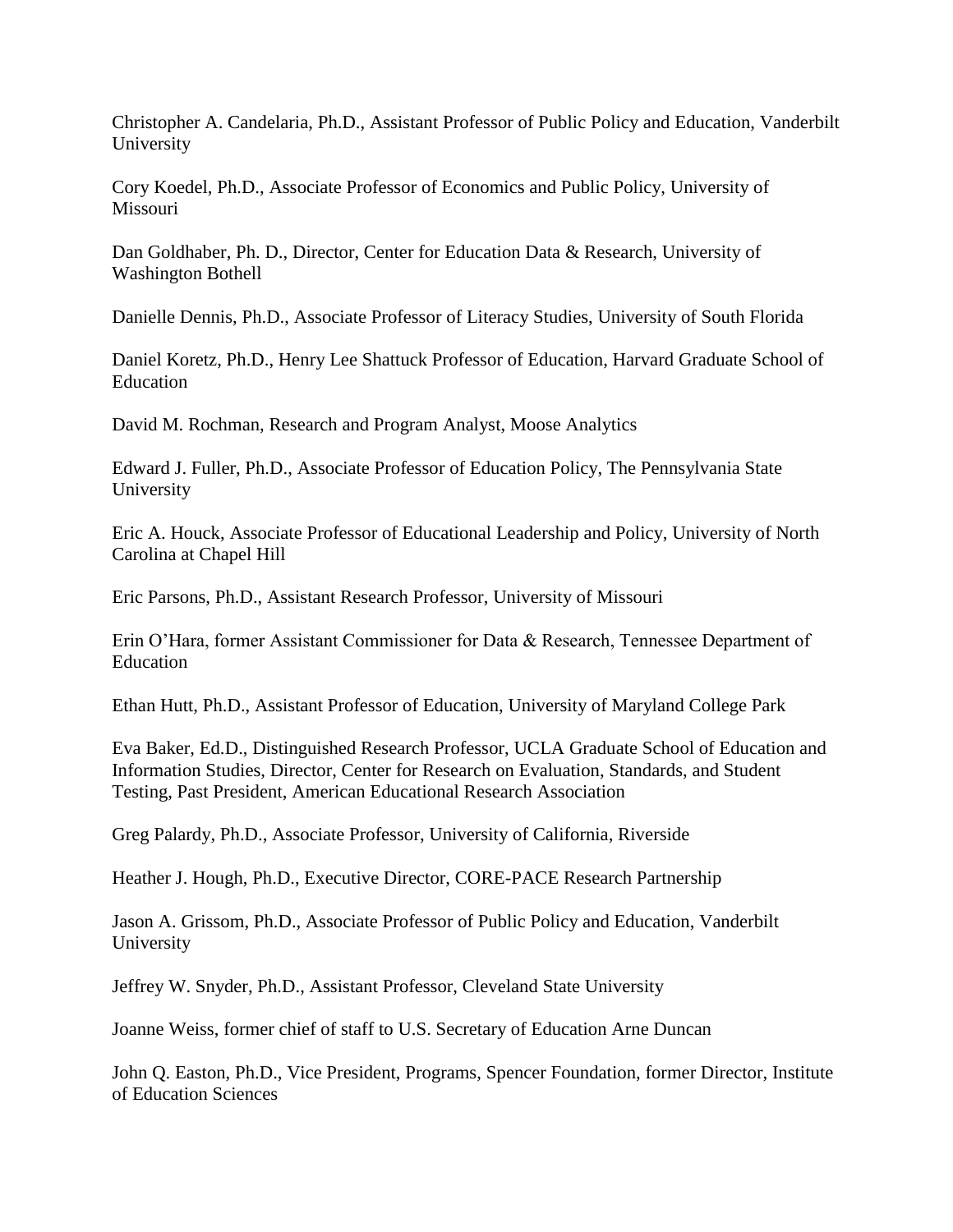John Ritzler, Ph.D., Executive Director, Research & Evaluation Services, South Bend Community School Corporation

Jonathan Plucker, Ph.D., Julian C. Stanley Professor of Talent Development, Johns Hopkins University

Joshua Cowen, Ph.D., Associate Professor of Education Policy, Michigan State University

Katherine Glenn-Applegate, Ph.D., Assistant Professor of Education, Ohio Wesleyan University

Linda Darling-Hammond, Ed.D., President, Learning Policy Institute, Charles E. Ducommun Professor of Education Emeritus, Stanford University, Past President, American Educational Research Association

Lindsay Bell Weixler, Ph.D., Senior Research Fellow, Education Research Alliance for New **Orleans** 

Martin R. West, Ph.D., Associate Professor, Harvard Graduate School of Education

Matt Chingos, Ph.D., Senior Fellow, Urban Institute

Matthew Di Carlo, Ph.D., Senior Fellow, Albert Shanker Institute

Matthew Duque, Ph.D., Data Strategist, Baltimore County Public Schools

Matthew A. Kraft, Ed.D., Assistant Professor of Education and Economics, Brown University

Michael Hansen, Ph.D., Senior Fellow and Director, Brown Center on Education Policy, Brookings Institution

Michael J. Petrilli, President, Thomas B. Fordham Institute

Nathan Trenholm, Director of Accountability and Research, Clark County (NV) School District

Russell Brown, Ph.D., Chief Accountability Officer, Baltimore County Public Schools

Sarah Reckhow, Ph.D., Assistant Professor of Political Science, Michigan State University

Sean P. "Jack" Buckley, Ph.D., Senior Vice President, Research, The College Board, former Commissioner of the National Center for Education Statistics

Sherman Dorn, Ph.D., Professor, Mary Lou Fulton Teachers College, Arizona State University

Stephani L. Wrabel, Ph.D., USC Rossier School of Education

Tom Loveless, Ph.D., Non-resident Senior Fellow, Brookings Institution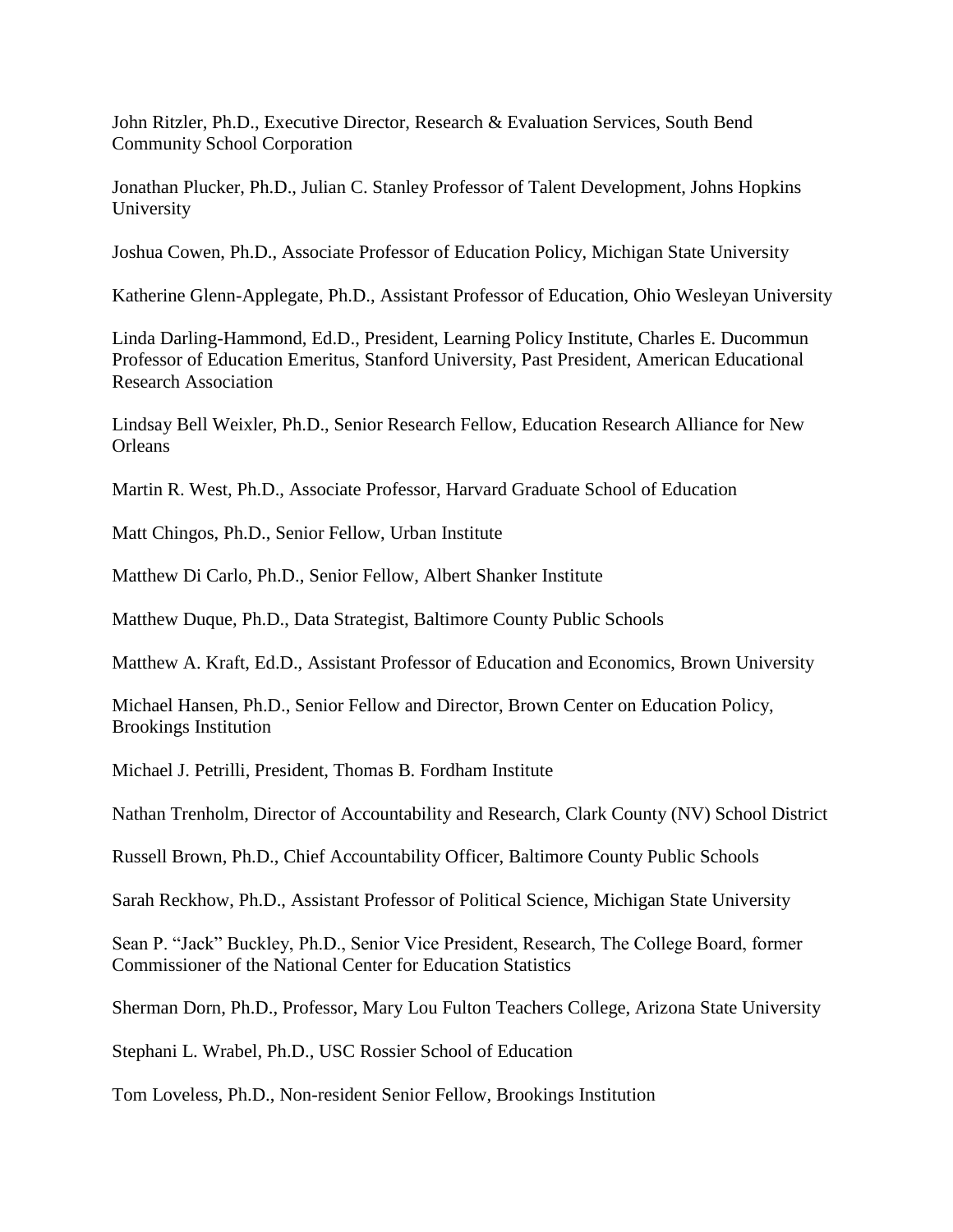### K-12 Educators

Alexander McNaughton, History Teacher, YES Prep Charter School, Houston, TX

Brett Coffman, Ed.S., Assistant Principal, Liberty High School, MO

Daniel Gohl, Chief Academic Officer, Broward County Public Schools

Danielle Blue, M.Ed., Director of Preschool Programming, South Kingstown Parks and Recreation, Rhode Island

Jacquline D. Price, M.Ed., County School Superintendent, La Paz County, AZ

Jillian Haring, Staff Assistant, Broward County Public Schools

Juan Gomez, Middle School Math Instructional Coach Carmel High School, Carmel, CA

MaryEllen Falvey, M.Ed, NBCT, Office of Academics, Broward County Public Schools

Oscar Garcia, Social Studies Teacher, El Paso Academy East

Patricia K. Hadley, Elementary School Teacher, Retired, Twin Falls, Idaho

Theodore A. Hadley, High School/Middle School Teacher, Retired, Twin Falls, Idaho Troy Frystak, 5/6 Teacher, Springwater Environmental Sciences School

Other Interested Parties

Arnold F. Shober, Ph.D., Associate Professor of Government, Lawrence University

Celine Coggins, Ph. D., Founder and CEO, Teach Plus

Justin Reich, EdD, Executive Director, Teaching Systems Lab, MIT

Karl Rectanus, CEO, Lea(R)n, Inc.

Kenneth R. DeNisco, Ph.D., Associate Professor, Physics & Astronomy, Harrisburg Area Community College

Kimberly L. Glass, Ph.D., Pediatric Neuropsychologist, The Stixrud Group

Patrick Dunn, Ph.D., Biomedical Research Curator, Northrop Grumman TS